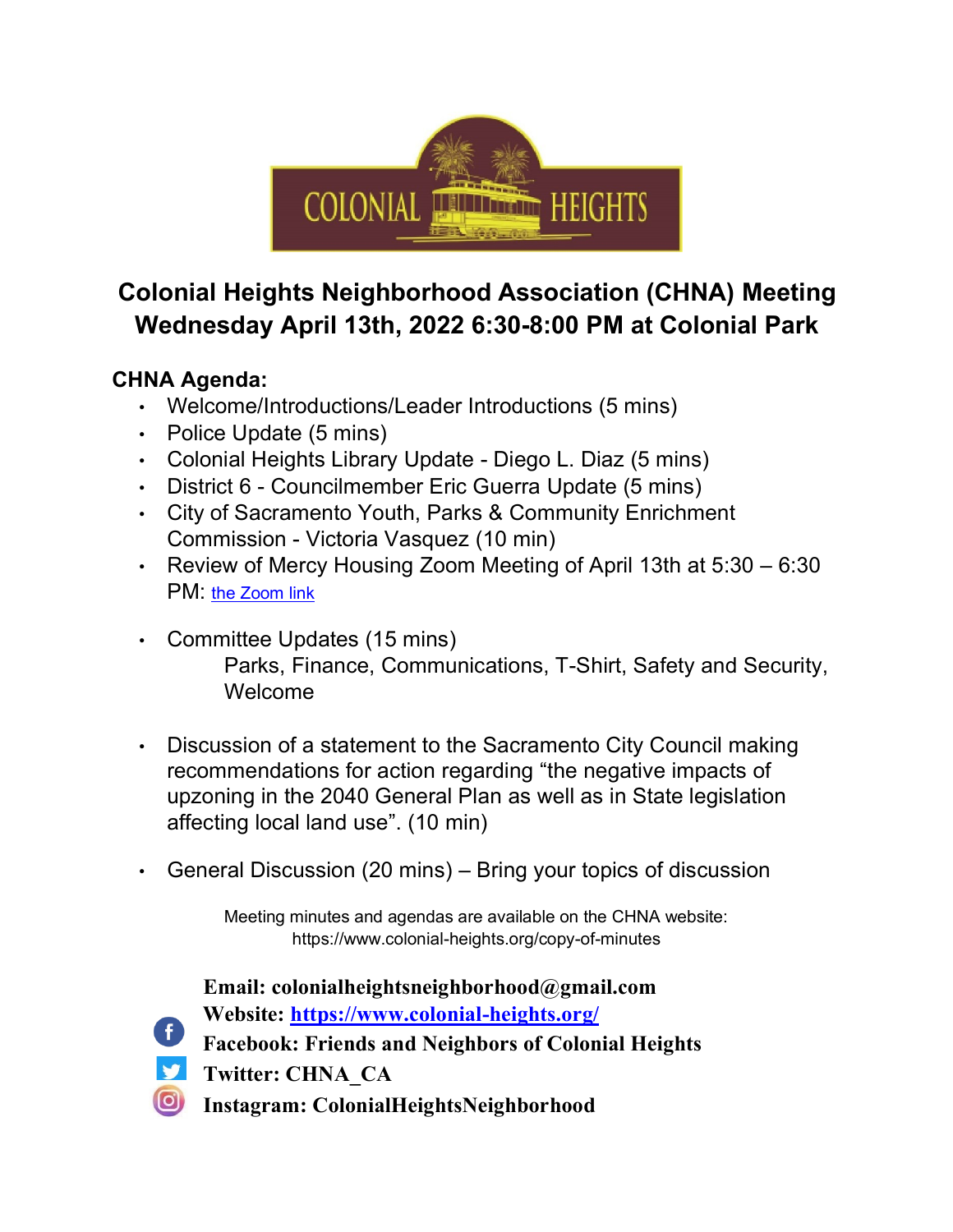## Colonial Heights Neighborhood Association Meeting Minutes

Wednesday April 13th, 2022 6:30-8:00 PM at Colonial Park, 19<sup>th</sup> Ave and 54<sup>th</sup> Street

LOCATION: Colonial Park shade structure. 6:30-8:00pm.

ATTENDEES: Mark Harrington, Kathy & Steve Bicker, Victoria Vasquez, Diego L. Diaz, Susan Tripp, Sarah Kerber, Walter Slates, Terry Reinsimak, Aaron Cheesman, Greg Ruszovan, Marsh Wildman

POLICE UPDATE: No representative present. Need to work on contacting current SPD representative.

DISTRICT 6 UPDATE: No representative present. Eric Guerra did attend the Mercy Housing zoom meeting tonight (see below).

LIBRARY UPDATE: Per Diego:

Outdoor Family Storytime takes place on Tuesday and Saturday from 10:30-11:00am (this is a correction to last month's CHNA notes)

Explore in Place is on Wednesday from 10:30-11:30

The Community Room hopefully will be open by June and booking will take place for reservations for the room

Day National Park passes are now available and can be put on hold Current Library Hours: Tues - Sat, 10am - 6pm

## SACRAMENTO YOUTH, PARKS & COMMUNITY ENRICHMENT COMMISSION: Victoria Vasquez

Victoria is the District 6 representative on the Parks Commission. She "may or may not" represent Colonial Park due to current fuzziness/confusion about Sacramento City Council District representation. Earlier this year the City Council approved new geographical boundaries for council districts. At that time the existing council members were moved into the new districts. Now some citizens are contesting this move claiming they did not vote for their new council member.

Colonial Heights was moved from District 5 to District 6. Victoria plans to represent Colonial Park until this is cleared up. There is a chance that Colonial Park representation may return to Joe Flores or even both Joe and Victoria will represent the park.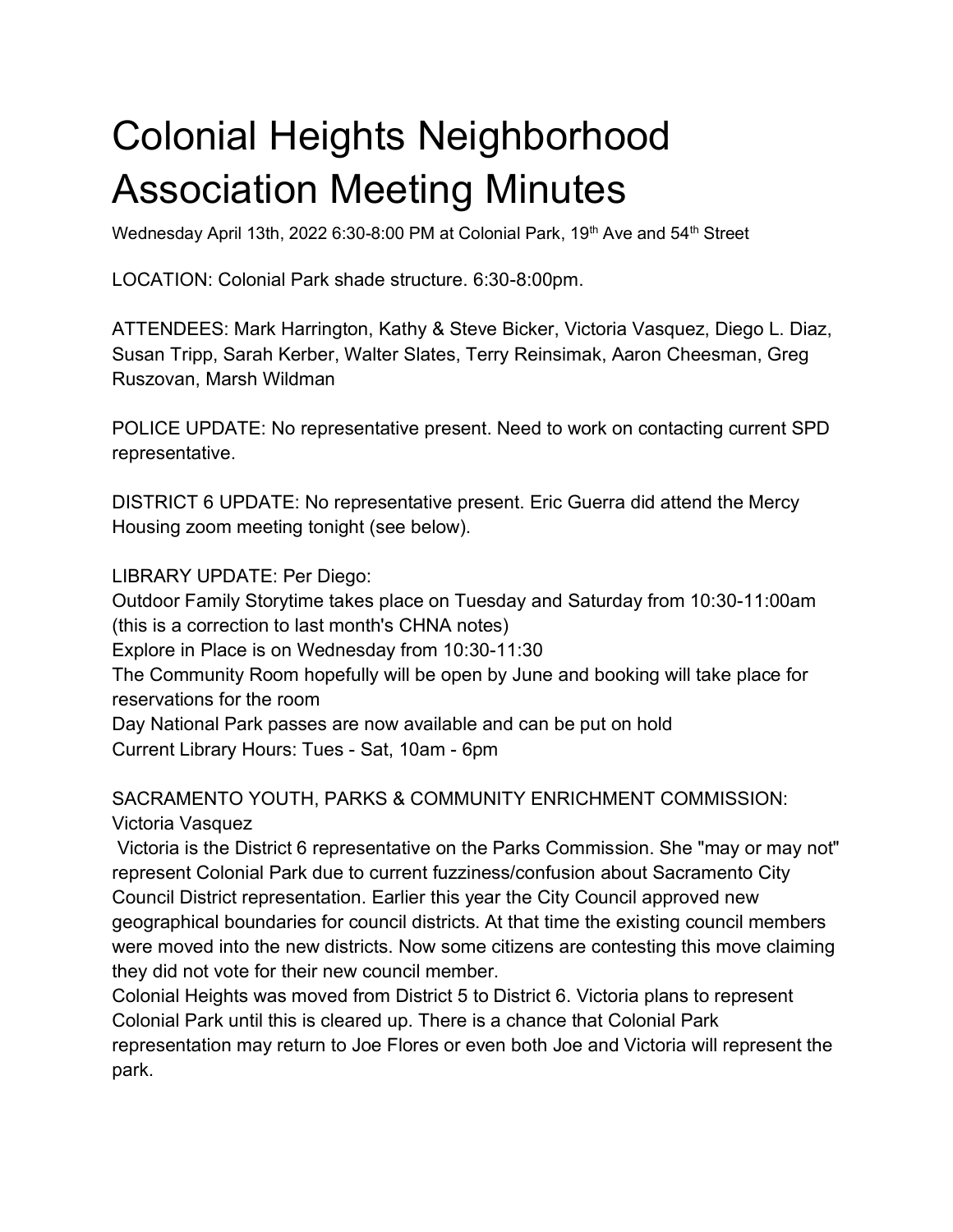Parks now has a new Maintenance Director and soon a new Volunteer Coordinator. They have yet to find a new Arborist.

Irrigation in Colonial Park has been a problem for years. Parks now reports all of the problems are fixed.

Within 2 weeks a new tree plan for the park will be drawn out. A tree planting is scheduled for Saturday, October 8th. That date is fixed and cannot be changed. The new trees will likely be 15 gallon trees. Each one will require 1.5 volunteers to plant. Victoria can help to arrange volunteers for this event.

She is willing to meet with the CHNA Park Committee to talk about a wish list for the park - including some painting and repair.

Victoria will work on replacing a broken wooden picnic table near the BBQ.

COMMITTEE UPDATES:

Finance: \$1,151.29 in the treasury. No Change

T-shirts - No Change

Communication Committee: Can still use help.

Flag Day Committee per Susan Tripp. This event is scheduled for Saturday, June 11th from 10am - 2pm in Colonial Park. There will be multiple kid-oriented activities. District 6 will contribute \$200.

Mercy Housing (See below)

There was a zoom Mercy Housing Meeting tonight from 5:30 to 6:30 with representation from Colonial Heights neighbors, Mercy Housing, District 6 (Eric Guerra was present and plans to help CH even though it is currently unclear if he represents our neighborhood) and City staff.

This is an affordable housing project of about 200 units, 700 people and 300 cars that went through a special permitting process that was able to avoid the usual traffic studies, especially of the very narrow 22nd ave.

Unfortunately, both Mercy Housing and the City seem set on opening the current dead end at the south end of 54th Street for egress from the housing project. Whenever neighbors objected and offered alternatives there was a constant we can't do that response that was similar to two prior in-person meetings with Mercy and the City. The City did offer to add speed bumps to 54th St and issue parking permits. No progress (and maybe no attempts?) on contacting the owners of the Goodwill property to work on using the traffic light at that property as a Stockton Bl egress from the Mercy Housing Project (currently there are no plans for left turns on Stockton Bl. into or out of the project).

Mercy Housing has a June 6th deadline to break ground on this project.